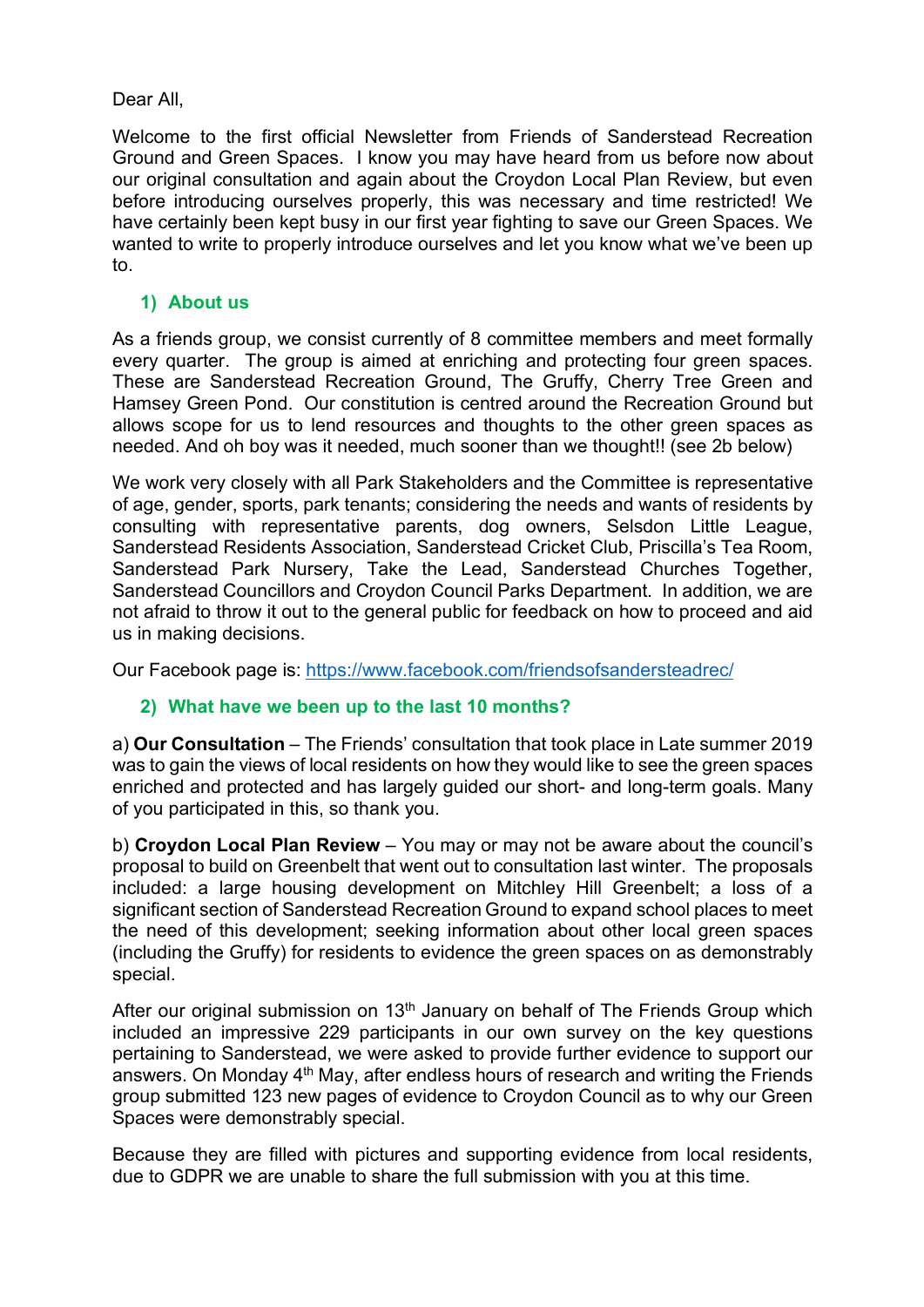We now wait and hope that we have done enough for these proposals to be taken off the table and get back to fully enjoying the benefits of our green spaces.

c) **Monthly Litter Picks** – Monthly Litter Picks in Sanderstead Rec have taken Place on the first Saturday of every month since July June 2019 until the start of lockdown. Turnout from the very start has been breath-taking with approx. 15 volunteers on average including many enthusiastic children! Equipment is provided by Croydon Council and the litter picks help to keep the park tidy and safe as well as being an opportunity to meet new people, discuss plans for the park and enjoy the park. This is currently on hold due to the pandemic, but you are able as a family to conduct your own litter pick in the park. Please watch the Facebook Page for news of resuming group litter picks in the near future

d) **All Weather Cricket** – In November 2019, two non-turf pitches were installed at the Rec, one on the north side and one on the south side. The project was led by Sanderstead Cricket Club and Funded by ECB. We hope you have been able to enjoy them already.

e) **Tree planting so far** - We have worked closely with the Trees & Woodlands Department at Croydon Council and are pleased to have been able get 35 cherry trees planted in the local area in November 2019, mainly on Cherry Tree Green and Limpsfield Road, with three also planted by the playground on Sanderstead Rec. To celebrate the 20 trees being planted on Cherry Tree Green, we held a community litter pick to tidy up the green, with an impressive turnout of 30 local residents and community leaders.

## 3) **Plans in Progress**

We have been using the original Friends group consultation to help plan the projects you asked us to and have made a lot of headway, despite focus having to be redirected to the Local Plan Review so early on in our journey.

a) **Trees** - Sanderstead Recreation Ground is to be the proud recipient of 50 Sakura Cherry Trees from the Japanese Embassy. The project represents a celebration of the partnership between Japan and the UK and also marks the Olympics to be held in Japan with 6,500 trees being gifted to the UK in total. We are delighted to be working with the Tree Department on integrating this with our Petanque project (see next section). For a newly formed group we have been overwhelmed by the local support we have received for this project and how demonstrably special this will be for our historic village in the very near future.

b) **Petanque Court** – This is an exciting project for Sanderstead Recreation Ground that we are working with Croydon Council on. We have community support from our Summer 2019 public survey. The proposal for two petanque courts unlocks the potential of the disused bowling green next to Sanderstead Nursery to create a family friendly activity bringing the rear of the park to life. The proposed two petanque courts are not only family friendly but also promote active lifestyles and combat isolation. We hope to have updates on this in the next few months. We are keen to put together a working party of volunteers to move the project forward.

c) **Lighting** – To improve security and support families using the nursery during darker evenings, Sanderstead Park Nursery persisted in getting installed and part self-funded outdoor security lighting from the nursery towards the car park. Thank you SPN, Im sure this will make a huge difference, especially in the winter months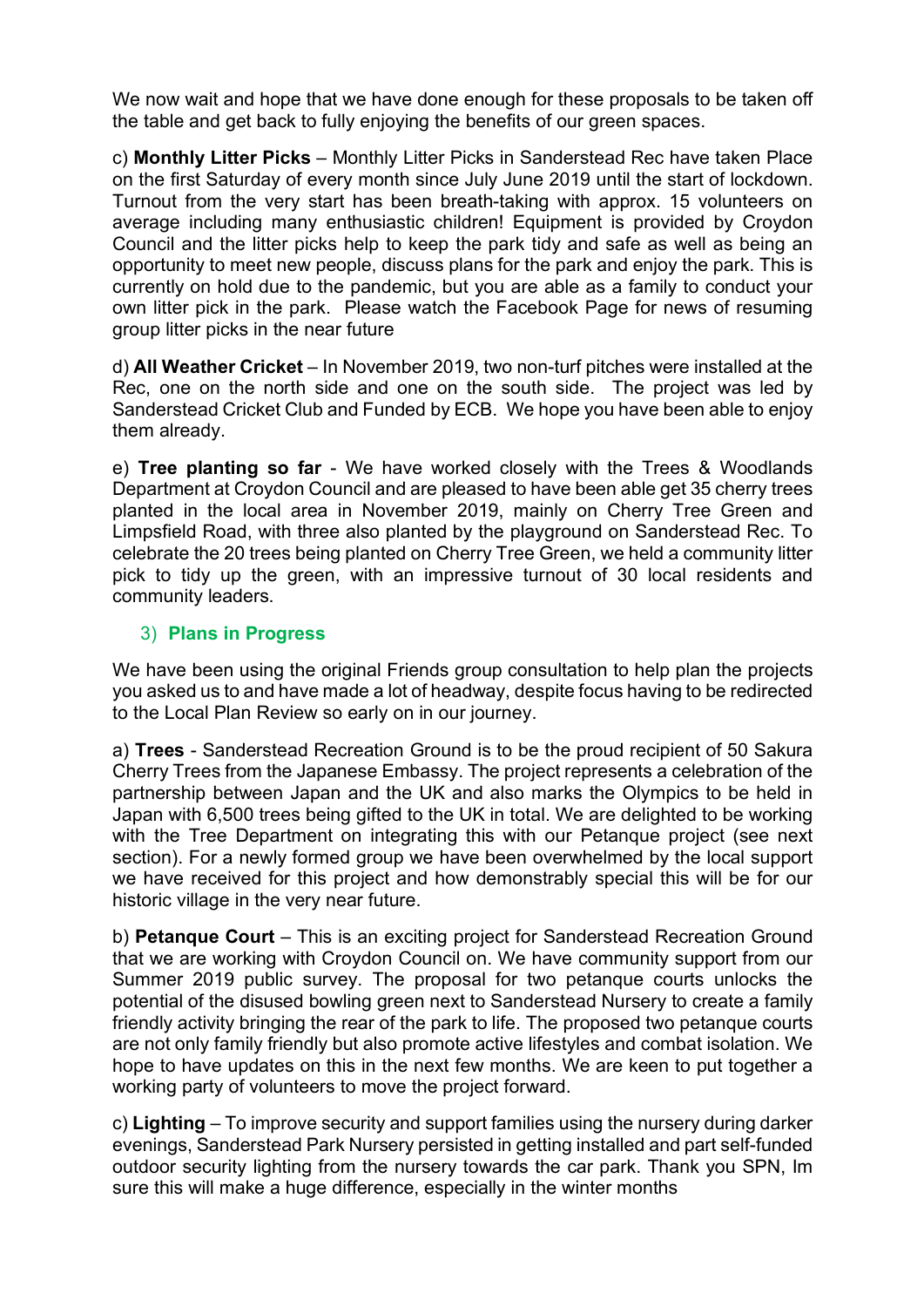d) **Community Garden** - Our Summer 2019 survey of local residents and park users showed strong support for a community garden and of 103 respondents, 55% wish to actively take part in maintaining and improving the park. As soon as is possible we will be working with Croydon Council to agree on details such as location of the community garden. One keen member of the community has kindly submitted a proposal for the community garden, and one of our committee members is a gardener so we have a basis to move forward once we have the green light from the council. One exciting aspect is that the Brilliant Butterflies Project are happy to support us by recommending plants in the butterfly borders that will complement the community garden and support pollinators. We had hoped by this point to already have a working group in place to involve the community in creating and maintaining the garden but as with other projects this has also been on hold but we hope to have news in the near future.

e) **Brilliant Butterflies Project** – Discussions are underway with the London Wildlife Trust regarding this amazing People's Lottery and National History Museum funded project to help bring rare species of butterflies to Sanderstead. There will be opportunities for residents to take part helping to plant and create the butterfly friendly borders at Sanderstead Recreation Ground and our three green spaces. The site visits have been postponed due to current government guidelines, but we will hold the site visits as soon as we are able. Whilst the project is on hold, we asked the project team what local residents could plant at home to support butterfly populations. They have recommended planting Bird's Foot Trefoil seeds in particular as this supports common blue and dingy skipper butterflies. They would love to see more common blue in greenspaces and dingy skipper is a conservation priority due to national decline in abundance. This is very exciting :-)

e) **Hamsey Green Pond** – There are discussions between TCV, Sanderstead Councillors and The Reptile Shed Ltd to revamp Hamsey Green pond to a glorious location filled with plant life and wildlife for all to enjoy, including educational trips. The first step in the plan is to ensure the safety of the banks and the bridge and then to dig out the edging, thin out some of the overgrown reeds, reduce the parrot weed and plant some native plants in the hedgerow, put in native oxygenation weed and a decking area for education and pond dipping. Please watch the Facebook Page for news of when volunteers can get involved.

### **4) How can you help?**

People were asked when completing our original consultation, how best we can fund the work of the friends group. 54% agreed that both volunteering to work on projects would make projects affordable and you would be willing to help. Similarly, 68% cited they would be willing to contribute to the work of the friends group with a membership fee of £3-£5.

a) **Membership** - In our first year we propose, if you are able, a membership fee of £5 per year to aid our work. This in the first instance should cover insurance and any licences needed. As membership grows, we will look to reduce the membership fee accordingly. I will write to you again very soon with details of how you can support us through membership fees.

b) **Volunteering** – With so many of you willing to give your time and expertise as needed, we would be very grateful if you would take part in our skills audit. This will help us understand your availability, your expertise and your willingness to engage with different projects. Whether research is your gift and you are able to help fight the